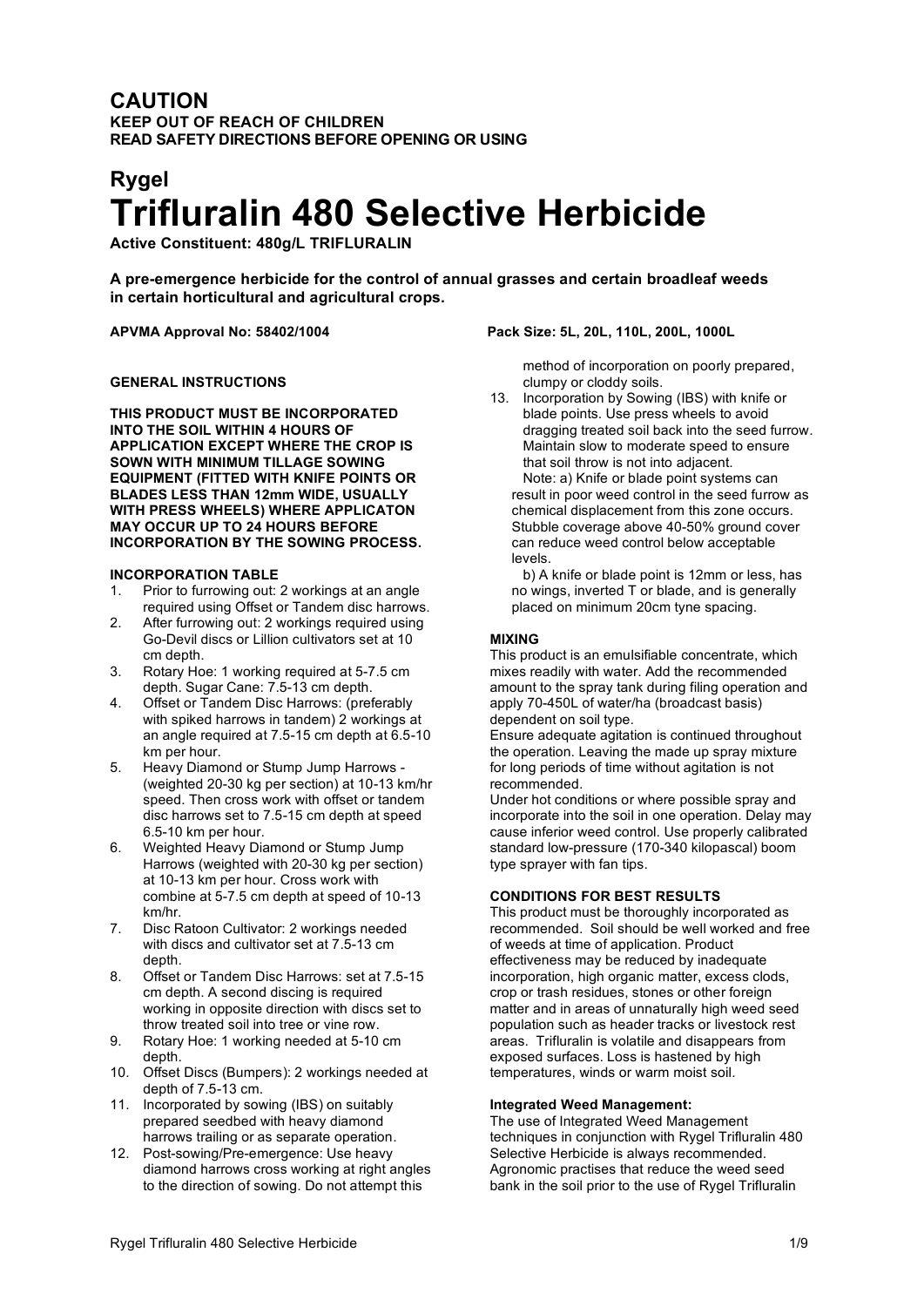480 Selective Herbicide. Failure to use Agronomic and Integrated Weed Management practises that reduce the weed seed bank in the soil will result in higher weed soil populations. Paddocks with excessively high weed seed banks may have sufficient weed numbers surviving such that final weed control may be considered below a commercially acceptable level and additional herbicide treatments may be necessary. The use of Integrated Weed Management techniques will also reduce the potential for the development or survival of Group D herbicide resistance weed biotypes.

#### **WILD OATS**

Germinating wild oat seeds lying on soil surface will be controlled. Therefore, specific wild oat control is only possible with shallow cultivation. Poor control will occur on self-mulching soils and all soil types where deep cultivation is practiced.

#### **COMPATIBILITY**

This product may be mixed in the spray tank with: Herbicides: tri-allate, chlorsulfuron, triasulfuron, diuron, simazine, paraquat, paraquat/diquat, Broadstrike, Spinnaker, metribuzin. Insecticides: chlorpyrifos and endosulfan. **Note**:

1. Information on compatibility is understood to be correct at the time of publication, however products may vary from time to time, therefore a small scale compatibility test should be carried out before mixing in the spray tank.

2. Observe any mixing sequence instructions for tank mix products.

#### **EQUIPMENT MAINTENANCE AND USAGE**

Keep the spray unit for herbicides only if possible. Otherwise, spray tanks, pumps, lines and nozzles should be thoroughly rinsed several times with clean water following application. Spray Sure Spray Tank Cleaner is suitable for this purpose and will also remove Trifluralin stains.

# **RESISTANT WEEDS WARNING**

**GROUP** D **HERBICIDE**

Rygel Trifluralin 480 Selective Herbicide is a member of the dinitroaniline group of herbicides. Rygel Trifluralin 480 Selective Herbicide has the inhibitors of tubulin formation mode of action. For weed resistance management Rygel Trifluralin 480 is a Group D herbicide.

Some naturally occurring weed biotypes resistant to Rygel Trifluralin 480 and other Group D herbicides may exist through normal genetic variability in any weed population. The resistant individuals can eventually dominate the weed population if these herbicides are used repeatedly. These resistant weeds will not be controlled by Rygel Trifluralin 480 or other Group D herbicides. Since the occurrence of resistant weeds is difficult to detect prior to use Rygel accepted no liability for any losses that may result from the failure of Rygel Trifluralin 480 to control resistant weeds.

# **PROTECTION OF CROPS, NATIVE AND OTHER NON TARGET PLANTS**

DO NOT use in high winds.

DO NOT exceed rates specified, to avoid crop damage.

DO NOT plant sensitive grasses such as oats, sorghum, millets, phalaris spp, ryegrass or wheat for 12 months following the use of this product except where wheat follows wheat or other winter crops. DO NOT plant oilseed poppies when a detectable residue of trifluralin is present in the soil. Levels as low as 0.02 ppm may interact with other unfavourable factors (moisture, stress disease etc) to reduce poppy growth and vigour.

DO NOT apply to orchards and vineyards after first flush of growth or when residues can lodge on or in fruit. Reduced germination of wheat and barley may occur due to combination of following circumstances and use of this product:

- Short Coleoptile cultivars
- Use of seed dressings (except Vitavax)
- Shallow or uneven seedling depth.

**Drift Warning**: DO NOT apply under meteorological conditions or from spraying equipment, which could be expected to cause spray drift onto nearby susceptible plants adjacent crops, crop lands or pastures.

# **PROTECTION OF WILDLIFE, FISH, CRUSTACEANS AND ENVIRONMENT**

DO NOT contaminate streams, rivers or waterways with the chemical or used containers.

#### **STORAGE AND DISPOSAL**

Store in the closed, original container in a dry wellventilated area, out of direct sunlight. Do not store below 5°C. Extended storage below 5°C can result in the formation of crystals on the bottom of the container. If crystallisation does occur, store the container on its side at room temperature and rock occasionally until crystals re-dissolve. Ensure any crystals are dissolved before adding to the spray tank.

#### **5L, 20L, 200L containers only:**

Triple or preferably pressure rinse containers before disposal. Add rinsings to spray tank. Do not dispose of undiluted chemicals on site. If recycling, replace cap and return clean container to recycler or designated collection point.

**If not recycling, break, crush, or puncture and bury empty containers in a local authority landfill. If no landfill is available, bury the containers below 500mm in a disposal pit specifically marked and set up for this purpose clear of waterways, desirable vegetation and tree roots. Empty containers and product should not be burnt.**

Refillable containers: Empty contents fully into application equipment. Close all valves and return to point of supply for refill or storage.

**For refillable containers (1000L only)** Empty contents fully into application equipment. Close all valves and return to point of supply for refill or storage.

#### **110L MINI BULK RETURNABLE CONTAINER**

Store the original sealed 110L container in a cool, well-ventilated area. Do not store for prolonged periods in direct sunlight.

Do not tamper with the MicroMatic valve or the security seal. Do not contaminate the container with water or any other foreign matter. After each use of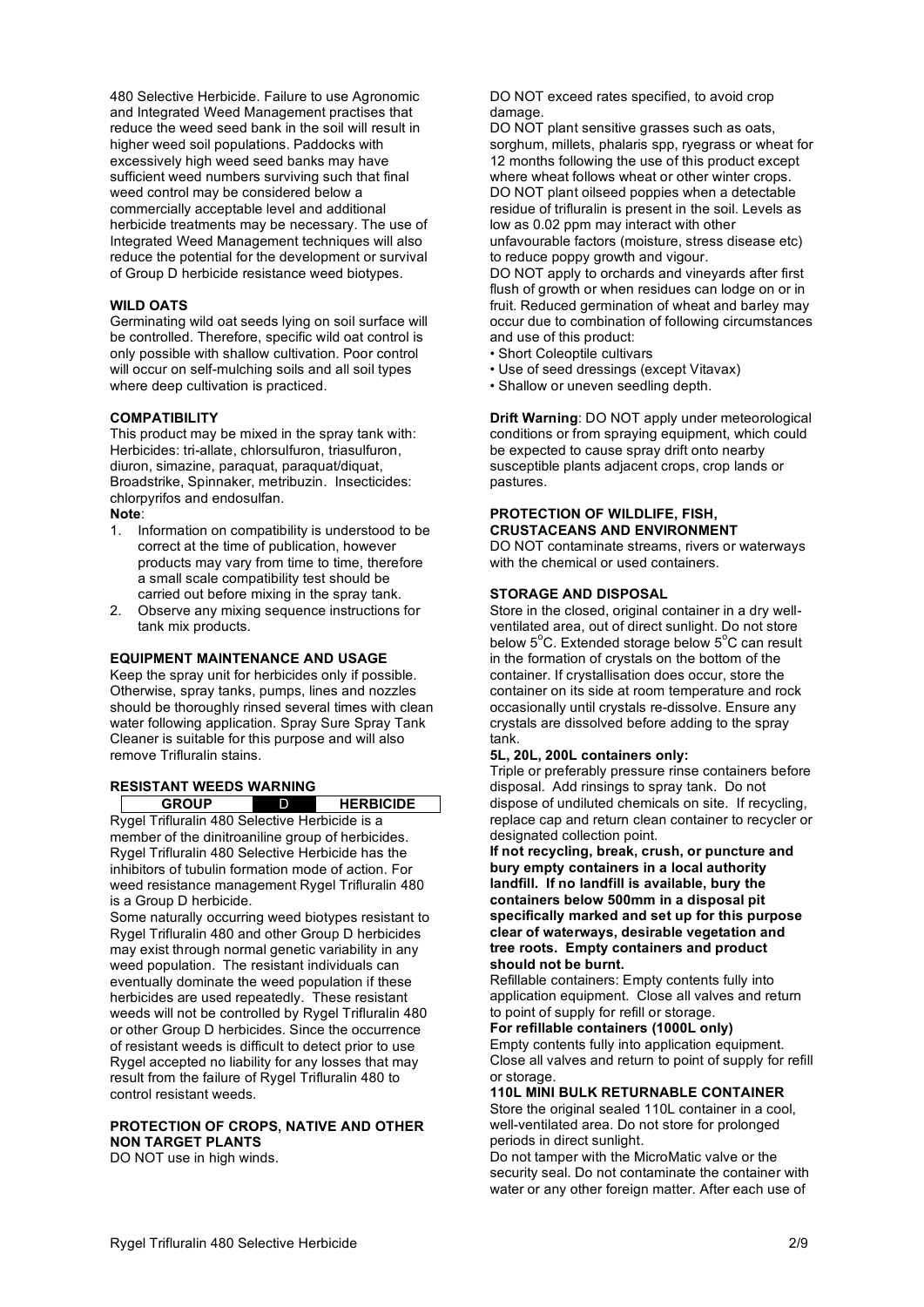the product ensure the MicroMatic coupler, delivery system and hoses are disconnected, triple rinsed with clean water and drained accordingly. When the contents of the 110L container have been used, please return the empty container to the point of purchase. The 110L container remains the property of Rygel Australia Pty Ltd.

## **SAFETY DIRECTIONS**

Harmful if swallowed. Will irritate the eyes and skin. Repeated exposure may cause allergic disorders. Sensitive workers should use protective clothing. Avoid contact with eyes and skin. Do not inhale spray mist. When opening the container and using the prepared spray wear cotton overalls, buttoned to the neck and wrist and a washable hat and elbow length PVC gloves and face shield or goggles. After use and before eating, drinking or smoking, wash hands, arms and face thoroughly with soap and water. After each day's use, wash gloves, face shield or goggles and contaminated clothing.

#### **FIRST AID**

If poisoning occurs contact a doctor or Poisons Information Centre (Phone Australia: 13 11 26). If swallowed DO NOT induce vomiting. Give a glass of water.

#### **MATERIAL SAFETY DATA SHEET**

Additional information is listed in the Material Safety Data Sheet that can be obtained from the supplier.

## **CONDITIONS OF SALE**

The use of Rygel Trifluralin 480 Selective Herbicide being beyond the control of the manufacturer, no warranty expressed or implied is given by Rygel Australia Pty Ltd regarding its suitability, fitness or efficiency for any purpose for which it is used by the buyer, whether in accordance with the directions or not and Rygel Australia Pty Ltd accepts with no responsibility for any consequences whatsoever resulting from the use of this product.

#### **In an Emergency Dial 000 Police or Fire Brigade**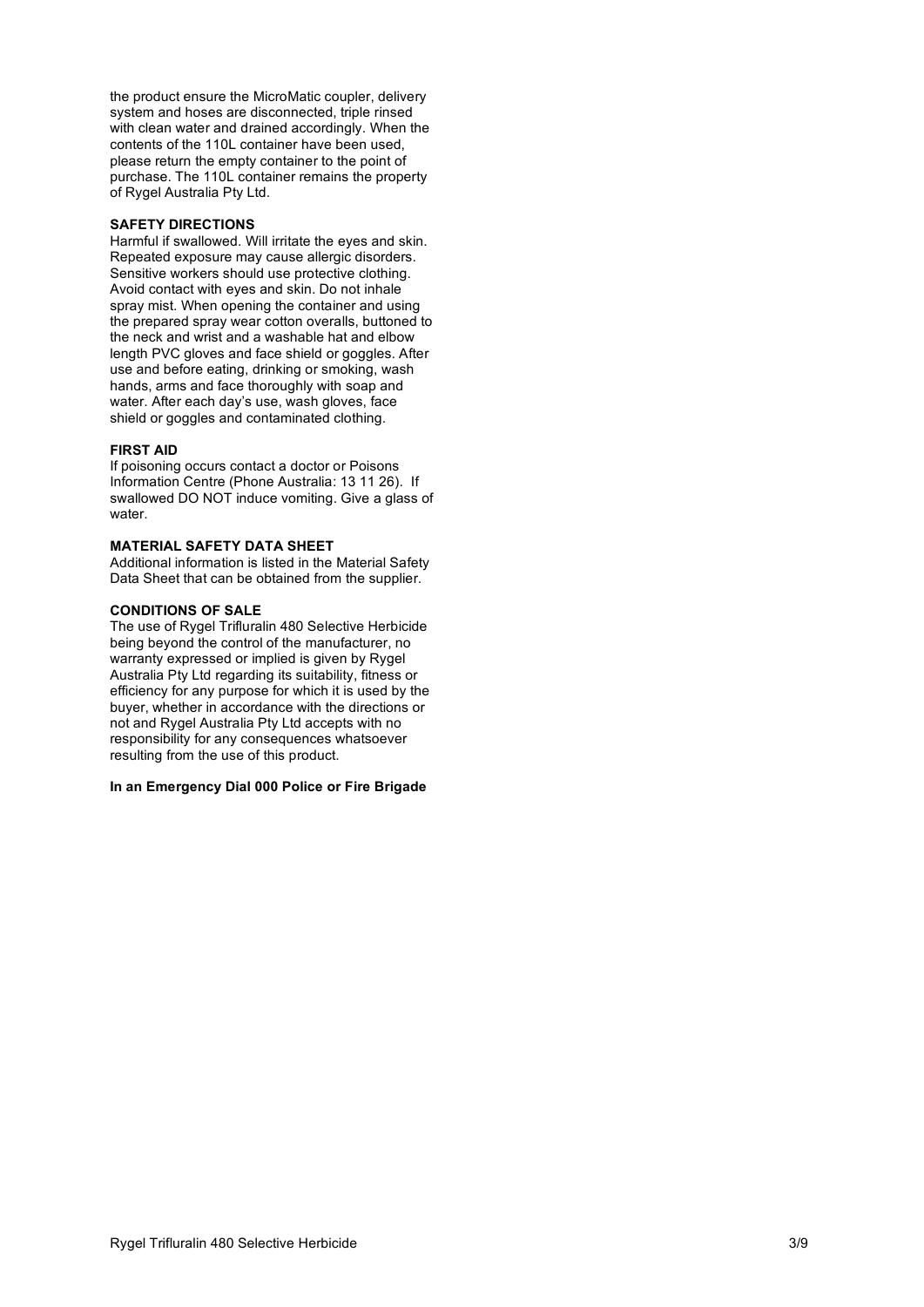# **DIRECTIONS FOR USE**

# **1. FIELD CROPS**

| <b>Situation</b>                                                                                                 | Weeds                                                                                                                                                                                                                                                                          | <b>State</b>                | Rate L/ha Soil Type                                   |                      |                     | <b>Critical Comments</b>                                                                                                                                                                                                                                                                                                                             |
|------------------------------------------------------------------------------------------------------------------|--------------------------------------------------------------------------------------------------------------------------------------------------------------------------------------------------------------------------------------------------------------------------------|-----------------------------|-------------------------------------------------------|----------------------|---------------------|------------------------------------------------------------------------------------------------------------------------------------------------------------------------------------------------------------------------------------------------------------------------------------------------------------------------------------------------------|
| & Crop                                                                                                           |                                                                                                                                                                                                                                                                                |                             | Light                                                 | <b>Medium</b>        | Heavy               |                                                                                                                                                                                                                                                                                                                                                      |
| Chickpeas                                                                                                        | Annual Ryegrass,<br>Paradoxa Grass<br>(Canary Grass),<br>Wireweed (Hogweed)<br><b>Black Pigweed,</b><br>Suppression of Climbing<br><b>Buckwheat (Black</b><br>Bindweed), soil surface<br><b>Wild Oats</b>                                                                      | Qld<br>only                 | $1.25 -$<br>1.7L/ha                                   | $1.25 -$<br>1.7L/ha  | $1.25 -$<br>1.7L/ha | Use 1.25L/ha when applying<br>immediately prior to sowing.<br>Use 1.7L/ha when applying to<br>dry soil before the planting rain                                                                                                                                                                                                                      |
|                                                                                                                  | Annual Ryegrass,<br>Wireweed (hogweed),<br>Deadnettles, Wild Oats                                                                                                                                                                                                              | Vic only                    | triallate (550g/L)                                    | 800 mL/ha plus 1L/ha |                     | Incorporate as per<br>recommendations for wheat,<br>barley and triticale.                                                                                                                                                                                                                                                                            |
|                                                                                                                  | Red & White Fumitory,<br>Rough Poppy,<br>Wireweed, Annual<br>Ryegrass, Barley Grass,<br>Canary Grass, Sand<br>Fescue, Suppression of<br>Deadnettle, Speedwell,<br>Three Cornered Jack,<br>Yellow Burrweed,<br>Brome Grass, Cereal<br>Oats and soil surface<br><b>Wild Oats</b> | SA only                     | 1.25<br>L/ha                                          | 1.25<br>L/ha         | 1.25<br>L/ha        | Apply to level seedbed 0 to 4<br>weeks before sowing.<br>Incorporate as per Incorporation<br>Table 6                                                                                                                                                                                                                                                 |
|                                                                                                                  | Amaranthus, Annual<br>Ryegrass, Barnyard<br>Grass, Caltrop, Crab<br>Grass, Paradoxa Grass<br>(Canary Grass),                                                                                                                                                                   | NSW,<br><b>ACT</b><br>only  | $1.2 -$<br>1.5L/ha                                    | 1.5L/ha              | 1.7L/ha             | Apply from 4 weeks up to just<br>prior to sowing.<br>Refer Incorporation Table 3, 4 or<br>5 for suitable method of<br>incorporation                                                                                                                                                                                                                  |
| Adzuki<br>Beans,<br>Cowpeas,<br>Lablab,<br>Mung<br>Beans,<br><b>Borlotti</b><br>Beans,<br>Red<br>Kidney<br>Beans | Pigweed, soil surface<br>Wild Oats, Winter<br>Grass, Wireweed,<br>Suppression of Fumitory                                                                                                                                                                                      | NSW,<br>ACT,<br>Qld<br>only |                                                       |                      |                     |                                                                                                                                                                                                                                                                                                                                                      |
| Faba<br>Beans                                                                                                    | Annual Ryegrass,<br>Barley Grass,<br>Capeweed, Corn<br>Gromwell (Sheepweed),<br>Fumitories, Geranium,<br>Ivy Leaf, Speedwell,<br>Mustards, Turnips,<br>Wireweed, Suppression<br>of Brome Grass,<br>Soursob and soil<br>surface Wild Oats                                       | SA, WA<br>only              | 800mL/ha plus 1-1.5L/ha<br>Simazine Flowable (500g/L) |                      |                     | Apply to bare moist soil and<br>grate to a depth of 5cm just prior<br>to sowing. Incorporation should<br>be made within 4 hours of<br>application.<br>Application should not be made<br>to ridged or excessively cloddy<br>soil. For full reliable results,<br>significant rainfall (20 or 30mm)<br>is necessary within 2-3 weeks of<br>application. |
| Pigeon<br>Peas                                                                                                   | Amaranthus, Barnyard<br>Grass, Canary Grass,<br>Crowsfoot Grass,<br>Pigweed, Spiny<br>Burrgrass, Summer<br>Grass, soil surface Wild<br>Oats, Wireweed<br>(hogweed), Suppression                                                                                                | NSW,<br><b>ACT</b><br>only  | 1.2<br>L/ha                                           | 1.5<br>L/ha          | 1.7<br>L/ha         | Apply between 4 weeks and just<br>before sowing. Refer to<br>Incorporation Table 3, 4 or 6 for<br>suitable method of incorporation.                                                                                                                                                                                                                  |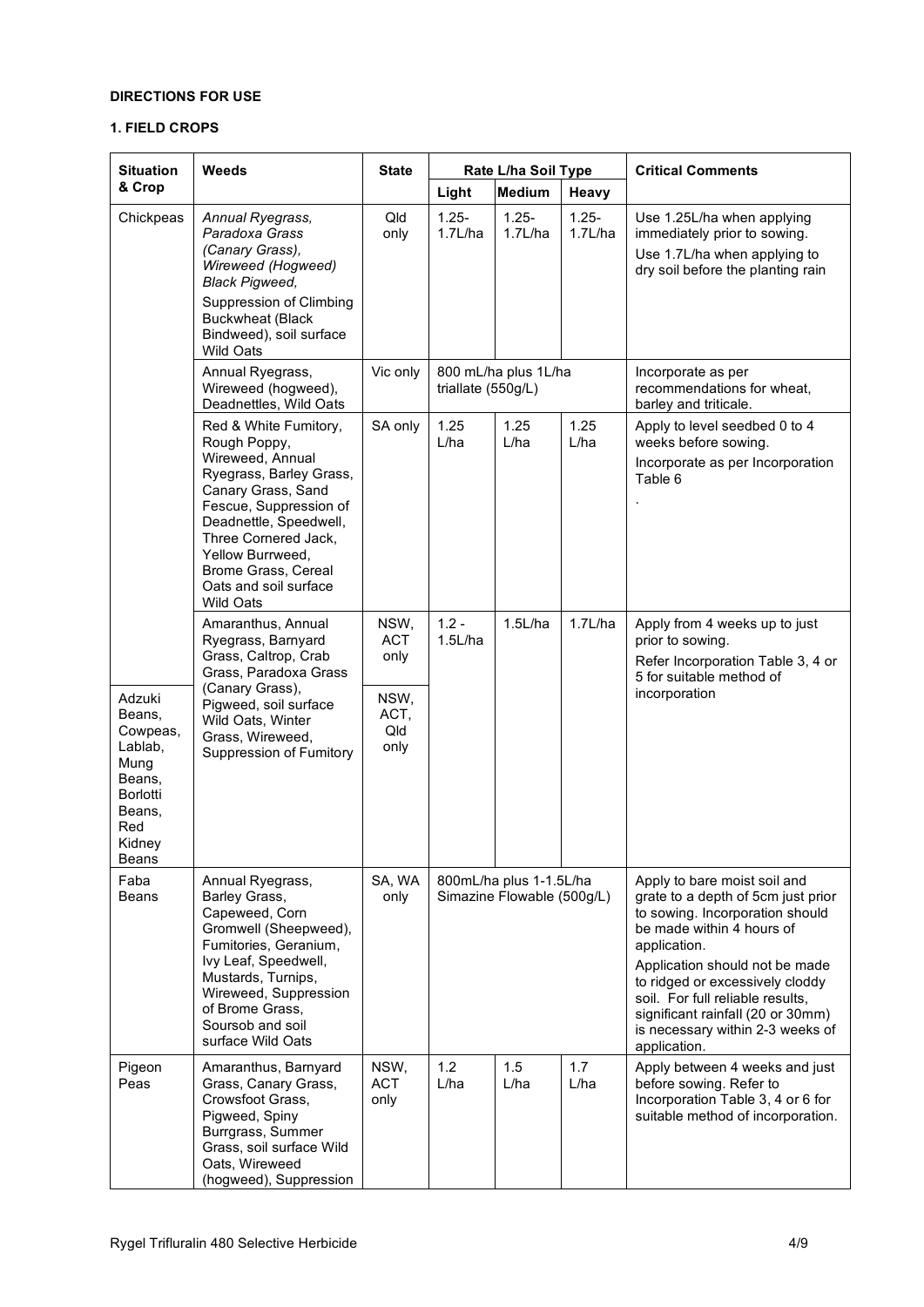| <b>Situation</b>                                                                      | Weeds                                                                                                                                                                                                                                                              | <b>State</b>                              | Rate L/ha Soil Type |               |              | <b>Critical Comments</b>                                                                                                                         |
|---------------------------------------------------------------------------------------|--------------------------------------------------------------------------------------------------------------------------------------------------------------------------------------------------------------------------------------------------------------------|-------------------------------------------|---------------------|---------------|--------------|--------------------------------------------------------------------------------------------------------------------------------------------------|
| & Crop                                                                                |                                                                                                                                                                                                                                                                    |                                           | Light               | Medium        | Heavy        |                                                                                                                                                  |
|                                                                                       | of Yellow Vine (Caltrop),<br>From seed only:<br>Columbus Grass,<br>Guinea Grass, Johnson<br>Grass, Liverseed Grass                                                                                                                                                 |                                           |                     |               |              |                                                                                                                                                  |
| Lentils                                                                               | Annual Phalaris, Annual<br>Ryegrass, Wild Oats,<br>Wireweed                                                                                                                                                                                                        | NSW,<br><b>ACT</b><br>only                | 800<br>mL/ha        | $1.2$<br>L/ha | 1.2<br>L/ha  | Apply 1 to 4 weeks before<br>sowing                                                                                                              |
|                                                                                       | Fumitory - Red and<br>White, Rough Poppy,<br>Wireweed, Barley<br>Grass, Canary Grass,<br>Annual Ryegrass, Sand<br>Fescue                                                                                                                                           | SA only                                   | 1.25<br>L/ha        | 1.25<br>L/ha  | 1.25<br>L/ha | Apply 1 to 4 weeks before<br>sowing.                                                                                                             |
| Navy<br><b>Beans</b>                                                                  | Annual Ryegrass,<br>Barnyard grass, canary                                                                                                                                                                                                                         | All<br><b>States</b>                      | 1.2L/ha             | 1.5L/ha       | 1.7L/ha      | Spray between 4 weeks and just<br>before sowing takes place.                                                                                     |
| Soybeans                                                                              | grass, caltrop (Bullhead,<br>Yellow vine), Crag<br>grass, Mossman River<br>grass, (Innocent Grass),<br>Pigweed, Redroot<br>(Amaranthus), redshank<br>(Prince of Wales<br>Feather), Summer<br>Grass, soil surface Wild<br>Oats, Winter Grass,<br>Wireweed (hogweed) |                                           | 1.2L/ha             | 1.7L/ha       | 2.3L/ha      | Refer Incorporation Table 3, 4 or<br>5 for suitable method of<br>incorporation.                                                                  |
|                                                                                       | From seed only:<br>Columbus Grass,<br>Guinea Grass, Johnson<br>Grass, Liverseed Grass<br>(Urochloa)                                                                                                                                                                |                                           |                     |               |              |                                                                                                                                                  |
| Vetch                                                                                 | Annual Ryegrass,<br>Deadnettle, Wireweed,<br>soil surface Wild Oats,<br>suppression of Brome<br>Grass, Rough Poppy,<br>Speedwell, Three<br>Cornered Jack, Yellow<br>Burr Weed, Sheepweed                                                                           | SA, WA<br>only                            | 1.7<br>L/ha         | 1.7<br>L/ha   | 1.7<br>L/ha  | Apply to level seedbed 0 to 4<br>weeks before sowing. Refer to<br>incorporation Table 6 for method<br>of incorporation                           |
| Cotton                                                                                | Annual Ryegrass,<br>Barnyard Grass, Canary<br>Grass, Caltrop<br>(Bullhead/Yellow Vine),<br>Crab grass, Mossman                                                                                                                                                     | Qld<br>NSW,<br>ACT,<br>WA<br>only         | 1.2<br>L/ha         | 1.7<br>L/ha   | 2.3<br>L/ha  | Spray between 6 weeks and just<br>before sowing takes place. Refer<br>incorporation Table 1 & 2 for<br>method of incorporation                   |
| Legume<br>Seed Crop<br>Establish<br>ment                                              | Player Grass (Innocent<br>Weed), Pigweed,<br>Redroot (Amaranthus),<br>Redshank (Prince of<br>Wales Feather),<br>Summer Grass, soil                                                                                                                                 | NSW,<br>ACT,<br>SA,<br>WA,<br>Vic,<br>Tas | 1.2<br>L/ha         | 1.2<br>L/ha   | 1.7<br>L/ha  | Autumn Sowing - Apply from 4<br>weeks to 7 days before sowing<br>takes place. Refer Incorporation<br>Table 6 for method of<br>incorporation.     |
| - Annual<br>Medics<br>- Clover<br>Berseem,<br>Red,<br>Strawberr<br>y (Sub &<br>White) | surface Wild Oats,<br>Winter Grass, Wireweed<br>(Hogweed), Black<br>Pigweed (Qld only),<br>From seed only:<br>Columbus - Guinea<br>Grass, Johnson Grass,                                                                                                           | only                                      | 1.7<br>L/ha         | 1.7<br>L/ha   | 1.7<br>L/ha  | Spring Sowing - Apply between 4<br>weeks and 3 days before sowing<br>takes place. Refer Incorporation<br>Table 6 for method of<br>incorporation. |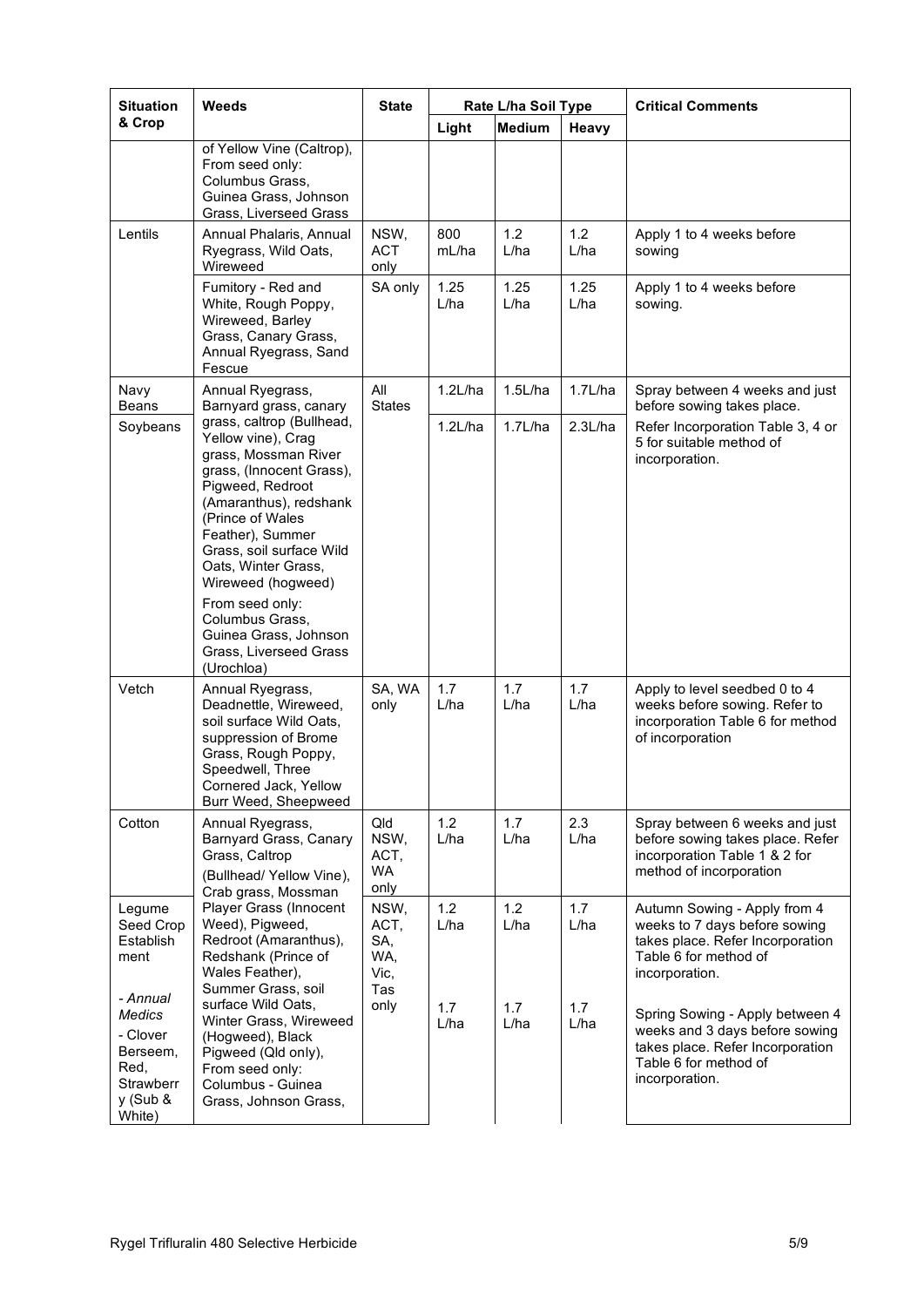| <b>Situation</b>                                   | Weeds                                                                                                         | <b>State</b>                                                                              | Rate L/ha Soil Type |                                                          |                                                                                                                                                                                                                                                                  | <b>Critical Comments</b>                                                                                                                                                                                                                                 |
|----------------------------------------------------|---------------------------------------------------------------------------------------------------------------|-------------------------------------------------------------------------------------------|---------------------|----------------------------------------------------------|------------------------------------------------------------------------------------------------------------------------------------------------------------------------------------------------------------------------------------------------------------------|----------------------------------------------------------------------------------------------------------------------------------------------------------------------------------------------------------------------------------------------------------|
| & Crop                                             |                                                                                                               |                                                                                           | Light               | <b>Medium</b>                                            | Heavy                                                                                                                                                                                                                                                            |                                                                                                                                                                                                                                                          |
| - Lucerne<br>for hay<br>and seed<br>crop           | <b>Liverseed Grass</b><br>(Urochloa)                                                                          | All<br>states                                                                             |                     |                                                          |                                                                                                                                                                                                                                                                  | In both cases seedling disease,<br>cold weather, excessive<br>moisture, high salt<br>concentrations and drought<br>could weaken crop seedlings<br>and damage could occur from<br>the use of this product.<br>Temporary drop suppression<br>could result. |
| Linseed                                            |                                                                                                               | NSW,<br>ACT,<br>SA,<br>WA,<br>Vic only                                                    | 1.2L/ha             | 1.5L/ha                                                  | 1.7L/ha                                                                                                                                                                                                                                                          | Spray 2-4 weeks before sowing.<br>Sowing depth should be 1.3 to<br>2.5cm. Deeper sowing may<br>result in some stand reduction.<br>Refer incorporation Table 6 for<br>method of incorporation                                                             |
| Peanuts                                            |                                                                                                               | WA,<br>Qld<br>only                                                                        |                     |                                                          |                                                                                                                                                                                                                                                                  | Spray between 4 weeks and just<br>before sowing takes place. Refer<br>Incorporation Table 3, 4 or 5 for<br>suitable method of incorporation.                                                                                                             |
| Peas<br>Canola,<br>Safflower                       |                                                                                                               | All<br><b>States</b>                                                                      |                     |                                                          |                                                                                                                                                                                                                                                                  | Spray between 4 weeks and just<br>before sowing takes place. Refer<br>Incorporation Table 6 for method<br>of incorporation.                                                                                                                              |
| Sugarcan<br>e<br>Early<br>season<br>Late<br>season |                                                                                                               | Qld,<br>NSW,<br>only                                                                      | 3.0L/ha<br>2.3L/ha  | 3.0<br>L/ha<br>2.3<br>L/ha                               | 3.0<br>L/ha<br>2.3<br>L/ha                                                                                                                                                                                                                                       | Apply to plant cane after<br>emergence to "out of hand"<br>stage. Apply to ratoon cane<br>immediately after harvest. Refer<br>Incorporation Table 3, 7 or 10 for<br>suitable method of incorporation.                                                    |
| Sunflower<br>s                                     |                                                                                                               | All<br><b>States</b>                                                                      | 1.2<br>L/ha         | 1.5<br>L/ha                                              | 1.7<br>L/ha                                                                                                                                                                                                                                                      | Spray between 4 weeks and just<br>before sowing takes place. Refer<br>Incorporation Table 3, 4 or 5 for<br>method of incorporation.                                                                                                                      |
| Lupins                                             |                                                                                                               | All<br><b>States</b>                                                                      | 1.2L/ha             | 1.5L/ha                                                  | 1.7L/ha                                                                                                                                                                                                                                                          | Spray between 4 weeks and just<br>before sowing takes place. Refer<br>Incorporation Table 6 for method<br>of incorporation.                                                                                                                              |
|                                                    | Annual Grasses and<br><b>Broadleaf Weeds</b>                                                                  | NSW,<br>800 mL/ha plus 3L/ha of<br>ACT,<br>Simazine Flowable (500g/L)<br>Vic, Qld<br>only |                     |                                                          | Use a low volume boom applying<br>50-100 litres spray mixture per<br>hectare. Apply to bare moist soil<br>and incorporate to a depth of<br>5cm just prior to sowing the drop.<br>Incorporate within 4 hours of<br>application. Do not spray to a<br>ridged soil. |                                                                                                                                                                                                                                                          |
|                                                    | Capeweed, Turnip,<br>Radish, Doublegee and<br>Suppression of Annual<br>Ryegrass and soil<br>surface Wild Oats | WA<br>only                                                                                |                     | 1.25L/ha plus 1-1.5L/ha of<br>Simazine Flowable (500g/L) |                                                                                                                                                                                                                                                                  | Rate for Yellow Sands                                                                                                                                                                                                                                    |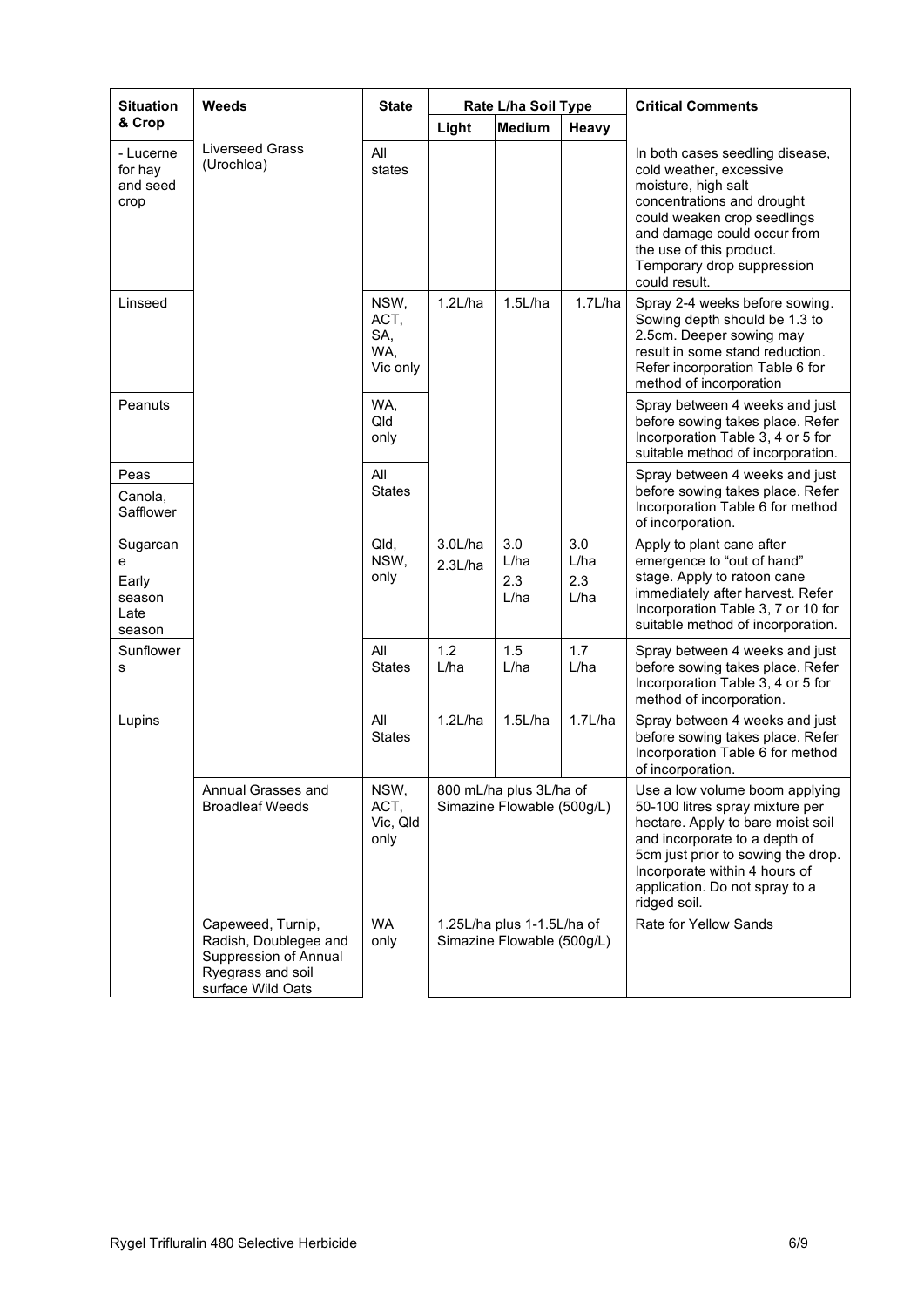| <b>Situation</b><br>& Crop      | Weeds                                                                                                                                                                                                                                                                 | <b>State</b>                          | Light                                                                   | Rate L/ha Soil Type<br><b>Medium</b>                 | Heavy               | <b>Critical Comments</b>                                                                                                                                                                                                                                                                                                                                                                                                                                                                                                                                                                                |
|---------------------------------|-----------------------------------------------------------------------------------------------------------------------------------------------------------------------------------------------------------------------------------------------------------------------|---------------------------------------|-------------------------------------------------------------------------|------------------------------------------------------|---------------------|---------------------------------------------------------------------------------------------------------------------------------------------------------------------------------------------------------------------------------------------------------------------------------------------------------------------------------------------------------------------------------------------------------------------------------------------------------------------------------------------------------------------------------------------------------------------------------------------------------|
|                                 | As above plus<br>suppression of Brome<br>Grass                                                                                                                                                                                                                        | <b>WA</b><br>only                     |                                                                         | 1.25L/ha plus 2L/ha of<br>Simazine Flowable (500g/L) |                     | Rate for all other soil types.<br>Apply to bare moist soil and<br>incorporate to a depth of 5 cm<br>just prior to sowing. Incorporation<br>should be made within 4 hours of<br>application. Application should<br>not be made to rigid or<br>excessively cloddy soil. For<br>Simazine to be effective<br>sufficient rainfall (20 to 30 mm)<br>to wet the soil through the weed<br>root zone is necessary within 2-3<br>weeks of application. Results<br>with Simazine can be variable if<br>seasonal conditions are dry prior<br>to sowing and Lupins are sown<br>into dry or low moisture<br>seedbeds. |
|                                 | Capeweed, Doublegee,<br>Wild Radish Wild Turnip<br>plus suppression of<br>Annual Ryegrass, soil<br>surface Wild Oats and<br><b>Brome Grass</b>                                                                                                                        | <b>WA</b><br>only                     | 1.25L/ha plus 2L/ha of<br>Diuron Flowable (500g/L)                      |                                                      |                     | DO NOT use on white or grey<br>sands as severe crop damage<br>may result. Use tank mix of<br>diuron & Trifluralin where Annual<br>Ryegrass is present. Apply at<br>pre-sowing stage.                                                                                                                                                                                                                                                                                                                                                                                                                    |
|                                 | Red & White Fumitory,<br>Rough Poppy,<br>Wireweed, Barley<br>Grass, Canary Grass,<br>Annual Ryegrass, Sand<br>Fescue, suppression of<br>Deadnettle, Speedwell,<br>Three Cornered Jack,<br>Yellow Burr Weed,<br>Brome Grass, Cereal<br>Oats, soil surface Wild<br>Oats | SA only                               | $1.25 -$<br>1.7L/ha                                                     | $1.25 -$<br>1.7L/ha                                  | $1.25 -$<br>1.7L/ha | Spray between 4 weeks and just<br>before sowing takes place. Refer<br>Incorporation Table 6 for method<br>of incorporation.                                                                                                                                                                                                                                                                                                                                                                                                                                                                             |
|                                 | Above weeds plus<br>Capeweed, Common<br>Fumitory, Geranium,<br>Indian Hedge Mustard,<br>Sheepweed, Shepherd<br>Purse, Toadrush,<br>Turnips, suppression of<br>Ice Plant & Soursob                                                                                     | SA only                               | 1.25L/ha to 1.7L/ha plus 2 to<br>4L/ha of Simazine Flowable<br>(500g/L) |                                                      |                     | Use a low volume boom applying<br>50-100 litres spray mixture per<br>hectare. Apply to bare moist soil<br>and incorporate to a depth of 5<br>cm just prior to sowing the crop.<br>Incorporate within 4 hours of<br>application. Do not apply to<br>ridged soil.                                                                                                                                                                                                                                                                                                                                         |
| Tobacco                         | Summer Grass,<br>Crowsfoot Grass, Red<br>Natal Grass, Love<br>Grass, Button Grass,<br>Rhodes Grass, Pigweed                                                                                                                                                           | Qld<br>only                           | 800<br>mL/ha                                                            | 1.2L/ha                                              |                     | Apply to soil 3-4 weeks prior to<br>transplanting. The longer period<br>to be used for applications made<br>during June & July. Incorporate<br>to a depth of 10 cm.                                                                                                                                                                                                                                                                                                                                                                                                                                     |
|                                 | <b>Crowsfoot Grass</b>                                                                                                                                                                                                                                                | NSW,<br>ACT,<br>only                  | 800<br>mL/ha                                                            | 1.2L/ha                                              | 1.2L/ha             | Apply to light sandy soil 14 to 21<br>days before transplanting. Do not<br>incorporate to a depth greater<br>that 6 cm. Apply to loam<br>(medium soil) 14 to 21 days<br>before transplanting. DO NOT<br>incorporate to a depth of greater<br>than 6 cm.                                                                                                                                                                                                                                                                                                                                                 |
| Wheat,<br>Barley &<br>Triticale | Annual Ryegrass,<br>Wireweed (Hogweed),<br>Phalaris spp.                                                                                                                                                                                                              | NSW,<br><b>ACT</b><br>WA&<br>Vic only | 800<br>mL/ha                                                            | 800<br>mL/ha                                         | 800<br>mL/ha        | Apply 1-4 weeks before sowing.<br>Sowing depth should be at least<br>5 cm. Use cover harrows behind<br>combine. Ground should be left<br>flat. DO NOT use pre-sowing on                                                                                                                                                                                                                                                                                                                                                                                                                                 |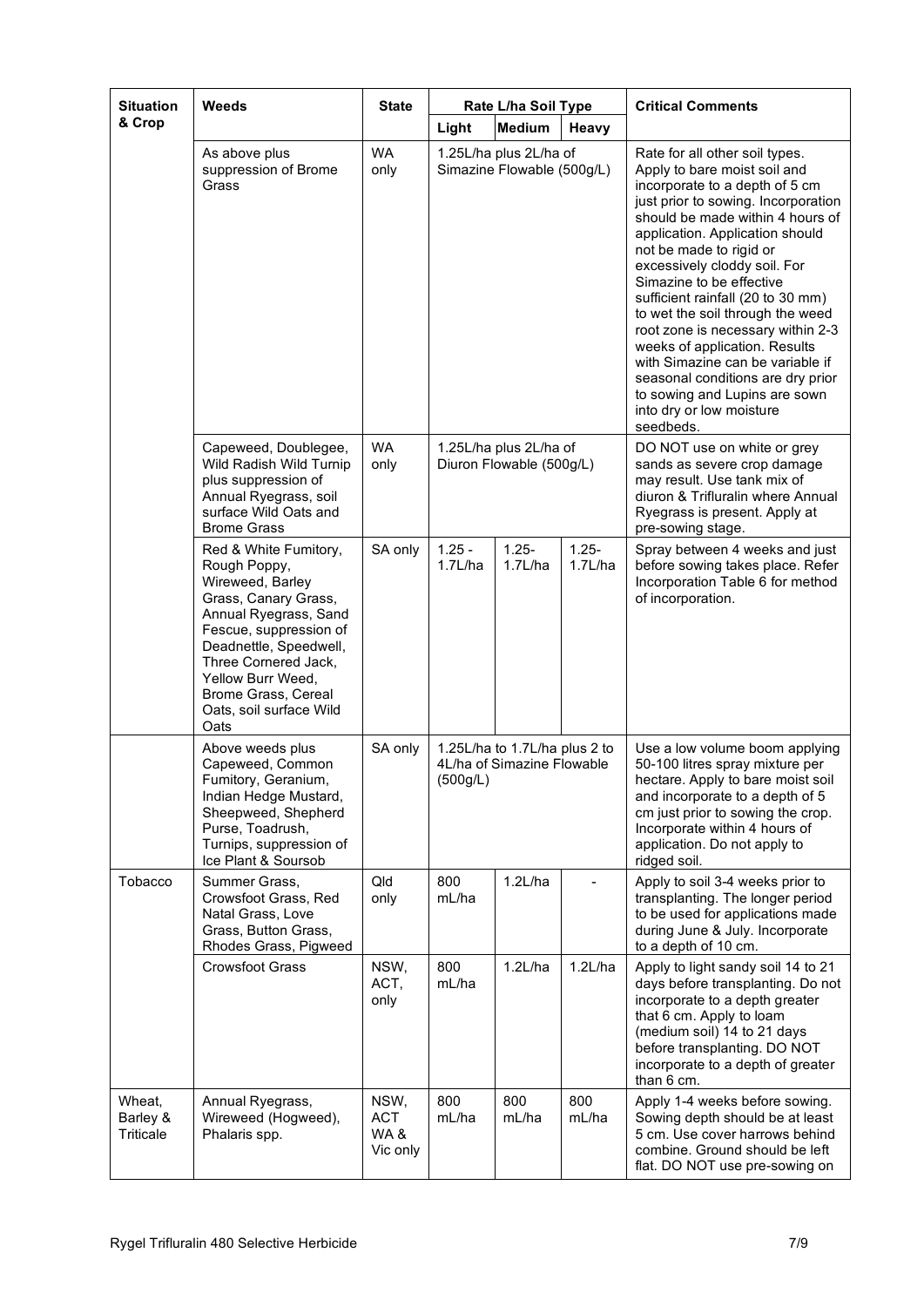| <b>Situation</b>                                                      | Weeds                                                                                                                                      | <b>State</b>                  | Rate L/ha Soil Type |                                                    |              | <b>Critical Comments</b>                                                                                                                                                                                                                                                                                                                   |
|-----------------------------------------------------------------------|--------------------------------------------------------------------------------------------------------------------------------------------|-------------------------------|---------------------|----------------------------------------------------|--------------|--------------------------------------------------------------------------------------------------------------------------------------------------------------------------------------------------------------------------------------------------------------------------------------------------------------------------------------------|
| & Crop                                                                |                                                                                                                                            |                               | Light               | <b>Medium</b>                                      | Heavy        |                                                                                                                                                                                                                                                                                                                                            |
| 1. Pre-<br>Sowing<br>Only                                             | Fumitory                                                                                                                                   | <b>WA</b><br>only<br>Vic only |                     |                                                    |              | self-mulching soils as damage<br>may occur from wheel tracking<br>and poor control of wild oats.<br>Refer Incorporation Table 6 for                                                                                                                                                                                                        |
|                                                                       | <b>Canary Grass</b>                                                                                                                        |                               |                     |                                                    |              | method of incorporation.                                                                                                                                                                                                                                                                                                                   |
| 2. Pre-<br>Sowing<br>& Post-<br>sowing<br>(self<br>mulching<br>soils) | As above except for<br>Fumitory                                                                                                            | Vic only                      |                     |                                                    |              | Pre - sowing - Apply more than 4<br>weeks before sowing to prevent<br>crop damage. Post sowing-<br>Apply within 2 days after sowing<br>to well prepared seedbed. Refer<br>Incorporation Table 6 for suitable<br>method of incorporation.                                                                                                   |
| Wheat                                                                 | Annual Ryegrass,<br>Paradoxa Grass<br>(Canary Grass), soil<br>surface Wild Oats,<br>Wireweed (Hogweed)                                     | Qld<br>only                   | 800<br>mL/ha        | 800<br>mL/ha                                       | 800<br>mL/ha | On non-self mulching soils apply<br>1-4 weeks before sowing.<br>Sowing depth should be at least<br>5 cm. Use cover harrows behind<br>combine. Ground should be left<br>flat.<br>On self mulching soils as above<br>except apply more than 4 weeks<br>before sowing to prevent crop<br>damage. Refer incorporation<br>Table 6 for method of |
| <b>Barley</b>                                                         |                                                                                                                                            |                               |                     |                                                    |              | incorporation.<br>Apply to self-mulching and non-<br>self mulching soils from 1-4<br>weeks before sowing. Sowing<br>depth should be at least 5 cm.<br>Use cow harrows behind<br>combine. Ground should be left<br>flat. Refer Incorporation Table 6<br>for suitable method of<br>incorporation.                                            |
| Wheat,<br>Triticale,<br>Rye                                           | Annual Ryegrass, Red<br>& White Fumitory,<br>Phalaris spp, Wireweed,<br>suppression of<br>Deadnettles, Rough<br>Poppy, Yellow Burr<br>Weed | SA only                       | 800<br>mL/ha        | 800<br>mL/ha                                       | 800<br>mL/ha | Apply 1 - 4 weeks before sowing.<br>Sowing depth should be at least<br>5 cm. Use cover harrows behind<br>combine. Ground should be left<br>flat. DO NOT use pre-sowing on<br>self-mulching soils as damage<br>may occur from wheel tracking                                                                                                |
| Barley                                                                | As above for SA plus<br>Sand Fescue and<br>suppression of Brome<br>Grass                                                                   |                               | 1.25<br>L/ha        | 1.25<br>L/ha                                       | 1.25<br>L/ha | and poor control of wild oats.<br>Refer Incorporation Table 6 for<br>method of incorporation.                                                                                                                                                                                                                                              |
| Wheat &<br>Triticale<br>only                                          | <b>Annual Phalaris</b>                                                                                                                     | NSW,<br><b>ACT</b><br>only    | Herbicide           | 800mL/ha plus 20g/ha Rygel<br>Chlorsulfuron 750 WG |              | If possible spray and incorporate<br>into the soil in one operation. If<br>this is not possible incorporation<br>should take place within 4 hours<br>of spraying. Delay may cause<br>inferior weed control.                                                                                                                                |